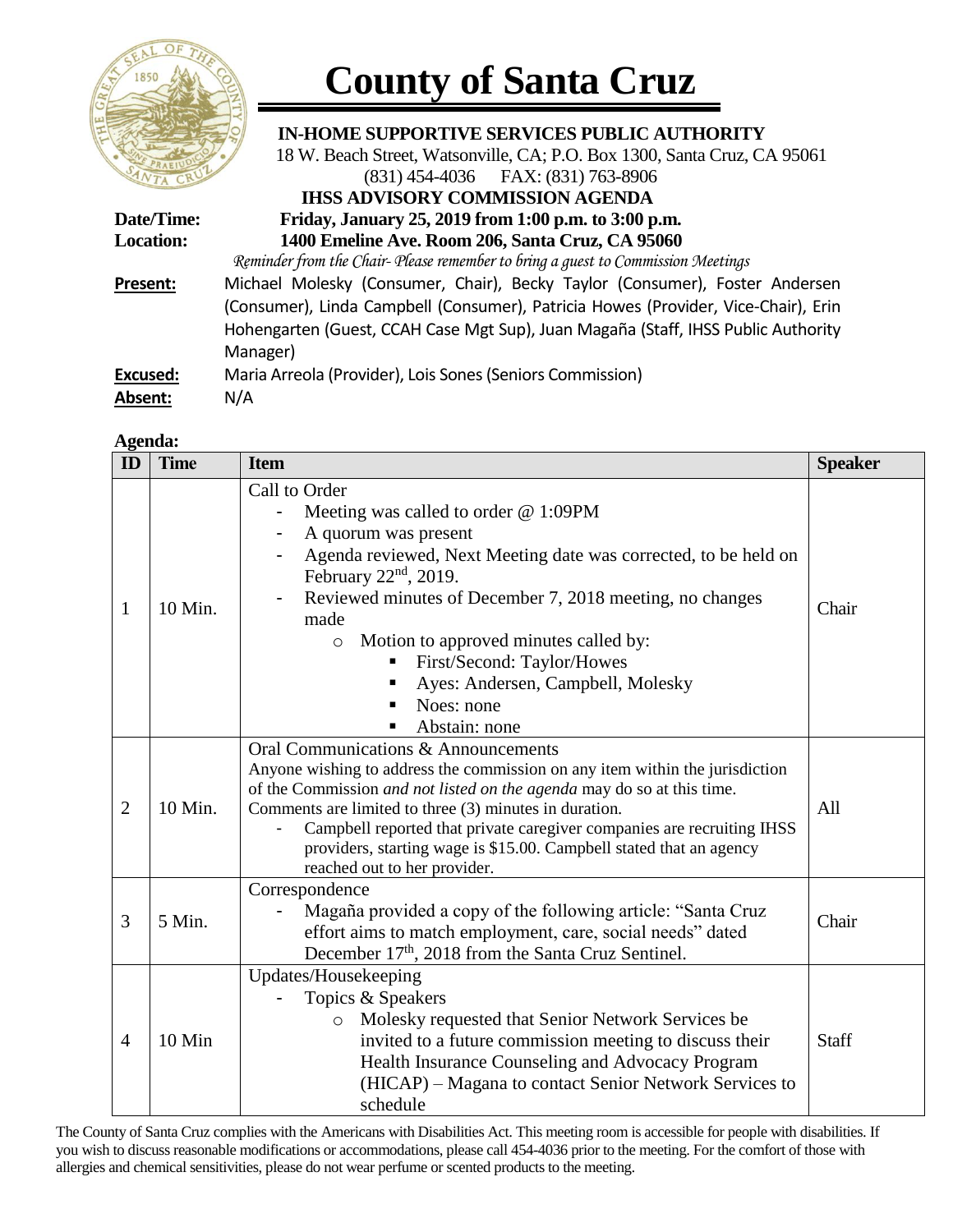|   |        | <b>Change in Meeting Dates</b>                                         |                                                                  |               |
|---|--------|------------------------------------------------------------------------|------------------------------------------------------------------|---------------|
|   |        | Magaña reported that the request to increase the meeting<br>$\circ$    |                                                                  |               |
|   |        | frequency would be on the 1/29/2019 Board of                           |                                                                  |               |
|   |        | Supervisor's meeting agenda; Once approved, the public                 |                                                                  |               |
|   |        | website would be updated.                                              |                                                                  |               |
|   |        | Change in Commission By-Laws                                           |                                                                  |               |
|   |        | Magaña reported that the change in the By-Laws was                     |                                                                  |               |
|   |        | included in the aforementioned Board letter.                           |                                                                  |               |
|   |        | Joint Commissions Meeting Update                                       |                                                                  |               |
|   |        | Magaña reported that he will be reaching out to Kaite<br>$\circ$       |                                                                  |               |
|   |        | McGrew, staff of the Seniors and Commission on                         |                                                                  |               |
|   |        | Disability, in February to continue planning the joint                 |                                                                  |               |
|   |        | meeting.                                                               |                                                                  |               |
|   |        | Federal Shutdown impact on benefits                                    |                                                                  |               |
|   |        | Magaña reported that at this time, IHSS services are not impacted      |                                                                  |               |
|   |        | by the federal shutdown.                                               |                                                                  |               |
| 5 | 10 Min | Magaña did report that individuals receiving CalFresh benefits         | <b>Staff</b>                                                     |               |
|   |        | (supplemental nutrition assistance or Food Stamps) received their      |                                                                  |               |
|   |        | February benefit early (in January) as a result of the federal         |                                                                  |               |
|   |        | shutdown.                                                              |                                                                  |               |
|   |        | <b>Earthquake Preparedness</b>                                         |                                                                  |               |
|   |        | Molesky requested that this is a possible topic of discussion at the   |                                                                  |               |
| 6 | 10 Min | Joint Commission meeting                                               | <b>Staff</b>                                                     |               |
|   |        | The topic should be expanded to Disaster Preparedness in order to<br>- |                                                                  |               |
|   |        | include information on other disasters such as fire, flood,            |                                                                  |               |
|   |        | earthquakes and power outages.                                         |                                                                  |               |
|   |        | Update on Minimum Wage                                                 |                                                                  |               |
|   |        | Magaña provided the following info on IHSS wages:                      |                                                                  |               |
|   |        | In Santa Cruz County, IHSS providers earn \$12.46/hour.<br>$\circ$     |                                                                  |               |
|   |        | Starting on 1/1/2019, the State minimum wage increased<br>$\circ$      |                                                                  |               |
|   |        | to \$12.00/hour.                                                       |                                                                  |               |
|   |        | The current agreement with SEIU Local 2015 and the<br>O                |                                                                  |               |
|   | 10 Min | County, IHSS providers would receive a \$1.21/hour                     |                                                                  |               |
|   |        | increase whenever the State minimum wage exceeds the                   |                                                                  |               |
| 7 |        | current provider wage for Santa Cruz County                            | <b>Staff</b>                                                     |               |
|   |        | Since IHSS providers are currently earning above the<br>O              |                                                                  |               |
|   |        | State minimum wage, there is no impact on their hourly                 |                                                                  |               |
|   |        | pay.                                                                   |                                                                  |               |
|   |        | When the State minimum wage increased to \$13.00/hour<br>O             |                                                                  |               |
|   |        | (scheduled for 1/1/2020), IHSS provider wages in Santa                 |                                                                  |               |
|   |        | Cruz County will be raised to the State minimum wage of                |                                                                  |               |
|   |        | \$13.00/hour and receive a \$1.21 increase, making their               |                                                                  |               |
|   |        | hourly wage \$14.21/hour.                                              |                                                                  |               |
| 8 | 10 Min | <b>Unauthorized Tasks</b>                                              |                                                                  |               |
|   |        | Molesky reported that building/property managers are pressuring        |                                                                  |               |
|   |        |                                                                        | IHSS consumers to make their IHSS provider do tasks that are not | Staff & Chair |
|   |        | authorized by IHSS. An example is when the property is being           |                                                                  |               |
|   |        | renovated, the building/property managers need furniture inside        |                                                                  |               |
|   |        | the consumer's home to be moved in order for work to be done           |                                                                  |               |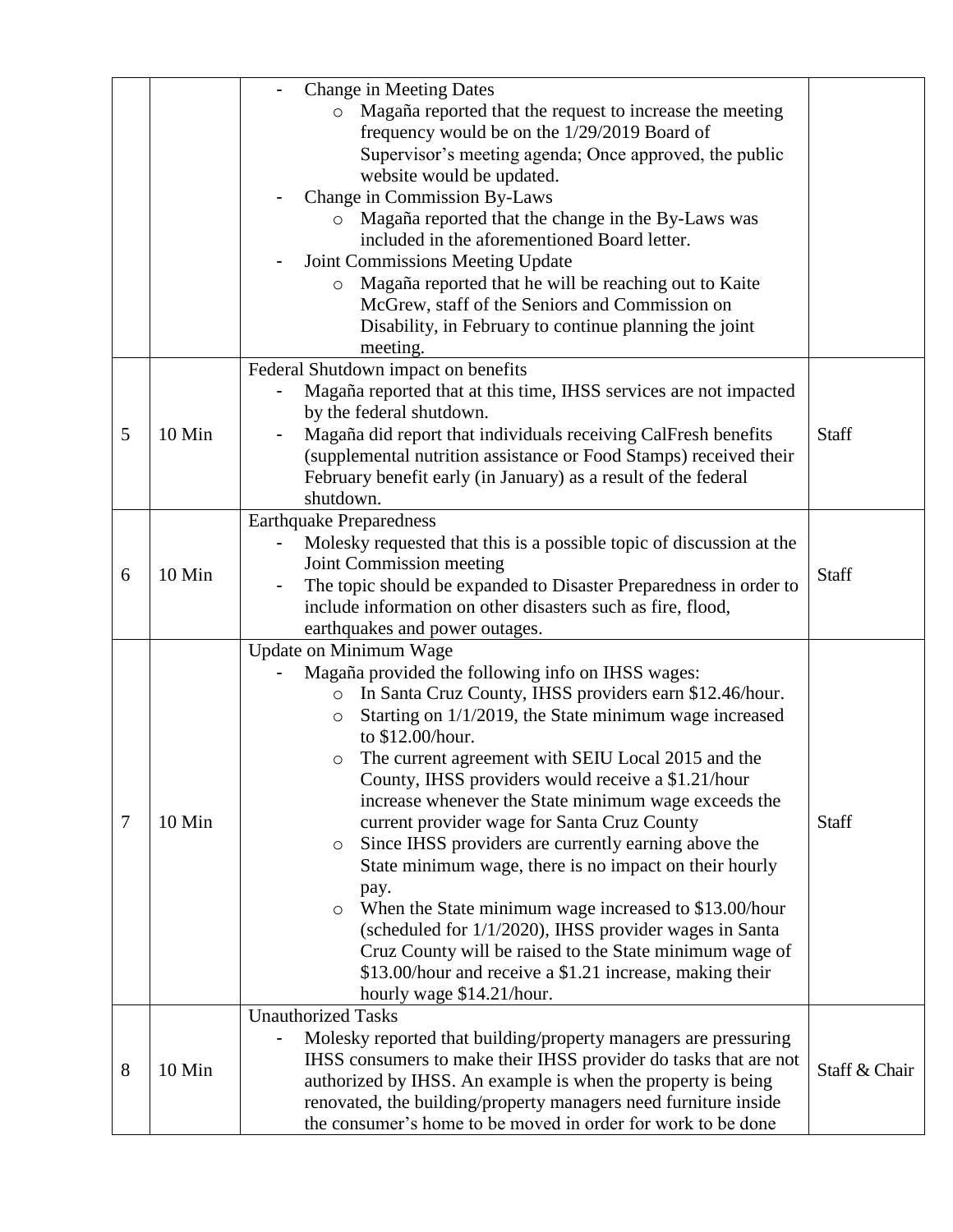| reassessment.<br>Consumers and providers should reference these documents<br>whenever they are not sure if a task is authorized.<br><b>Commission Vacancies update</b><br>Current vacancies are:<br>Consumer $(2)$<br>O<br>Representative from the Commission on Disabilities (1)<br>$\circ$<br>9<br>10 Min<br>Staff<br>Representative of a Commission or Staff (1)<br>O<br>Taylor reported that there is someone from the Commission on<br>Disabilities that may be interested in joining the Commission; the<br>individual will attend the February meeting as a guest.<br><b>IHSS Program Updates</b><br>Magaña provided the following IHSS program updates on behalf<br>of Mike McConnell:<br>The governor released his proposed, the department is still<br>O<br>analyzing what the proposed budget means to us, but<br>everything looks goof thus far; we will still need to wait<br>for the May revise to be released.<br>At the last meeting it was reported that the department<br>$\circ$<br>applied for the Home Safe Grant which would help at-risk<br>and recently homeless Adult Protective Services clients<br>with monies and support to avoid homelessness. The grant<br>was awarded to Santa Cruz County and we will be<br>receiving \$743,440 to serve individuals in our county.<br>McConnell<br>10<br>10 Min<br>The department is currently working on the logistics for<br>O<br>the Alliance grant that was awarded to us last year. From<br>this grant, we received \$100,000 from the Central<br>California Alliance for Health (The Alliance) for a<br>program we entitled MENU (Making Easy Nutrition<br>Usable). The funds will allow us to conduct healthy<br>cooking classes for IHSS clients and Providers. The grant<br>will also help us assess IHSS clients for food insecurity<br>and connect them to ongoing food resources.<br>The Transforming Lives with Care unit will provide long-<br>$\circ$ |    |        | and want the IHSS provider to move it. Molesky inquired on what<br>resources are available for IHSS providers and consumers.<br>Magaña provided a copy of the IHSS Authorized Tasks guide that<br>is provided by the Department of Social Services.<br>The commission requested that a soft copy be sent out to<br>$\circ$<br>them.<br>Magaña also informed the group that at time of hire, the IHSS<br>provider is send a letter listing the number of hours and tasks that<br>the consumer is authorized; the consumer also receives this at<br>their initial approval and the completion of their annual |          |
|----------------------------------------------------------------------------------------------------------------------------------------------------------------------------------------------------------------------------------------------------------------------------------------------------------------------------------------------------------------------------------------------------------------------------------------------------------------------------------------------------------------------------------------------------------------------------------------------------------------------------------------------------------------------------------------------------------------------------------------------------------------------------------------------------------------------------------------------------------------------------------------------------------------------------------------------------------------------------------------------------------------------------------------------------------------------------------------------------------------------------------------------------------------------------------------------------------------------------------------------------------------------------------------------------------------------------------------------------------------------------------------------------------------------------------------------------------------------------------------------------------------------------------------------------------------------------------------------------------------------------------------------------------------------------------------------------------------------------------------------------------------------------------------------------------------------------------------------------------------------------------------------------------------------------------------|----|--------|-------------------------------------------------------------------------------------------------------------------------------------------------------------------------------------------------------------------------------------------------------------------------------------------------------------------------------------------------------------------------------------------------------------------------------------------------------------------------------------------------------------------------------------------------------------------------------------------------------------|----------|
|                                                                                                                                                                                                                                                                                                                                                                                                                                                                                                                                                                                                                                                                                                                                                                                                                                                                                                                                                                                                                                                                                                                                                                                                                                                                                                                                                                                                                                                                                                                                                                                                                                                                                                                                                                                                                                                                                                                                        |    |        |                                                                                                                                                                                                                                                                                                                                                                                                                                                                                                                                                                                                             |          |
|                                                                                                                                                                                                                                                                                                                                                                                                                                                                                                                                                                                                                                                                                                                                                                                                                                                                                                                                                                                                                                                                                                                                                                                                                                                                                                                                                                                                                                                                                                                                                                                                                                                                                                                                                                                                                                                                                                                                        |    |        |                                                                                                                                                                                                                                                                                                                                                                                                                                                                                                                                                                                                             |          |
| health services to our most vulnerable clients. The<br>department continues to work on setting this unit up.                                                                                                                                                                                                                                                                                                                                                                                                                                                                                                                                                                                                                                                                                                                                                                                                                                                                                                                                                                                                                                                                                                                                                                                                                                                                                                                                                                                                                                                                                                                                                                                                                                                                                                                                                                                                                           |    |        | term and intensive health, mental health and cognitive                                                                                                                                                                                                                                                                                                                                                                                                                                                                                                                                                      |          |
| <b>Public Authority Updates</b>                                                                                                                                                                                                                                                                                                                                                                                                                                                                                                                                                                                                                                                                                                                                                                                                                                                                                                                                                                                                                                                                                                                                                                                                                                                                                                                                                                                                                                                                                                                                                                                                                                                                                                                                                                                                                                                                                                        | 11 | 10 Min | Magaña provided the following PA updates:<br>$\blacksquare$                                                                                                                                                                                                                                                                                                                                                                                                                                                                                                                                                 | PA Staff |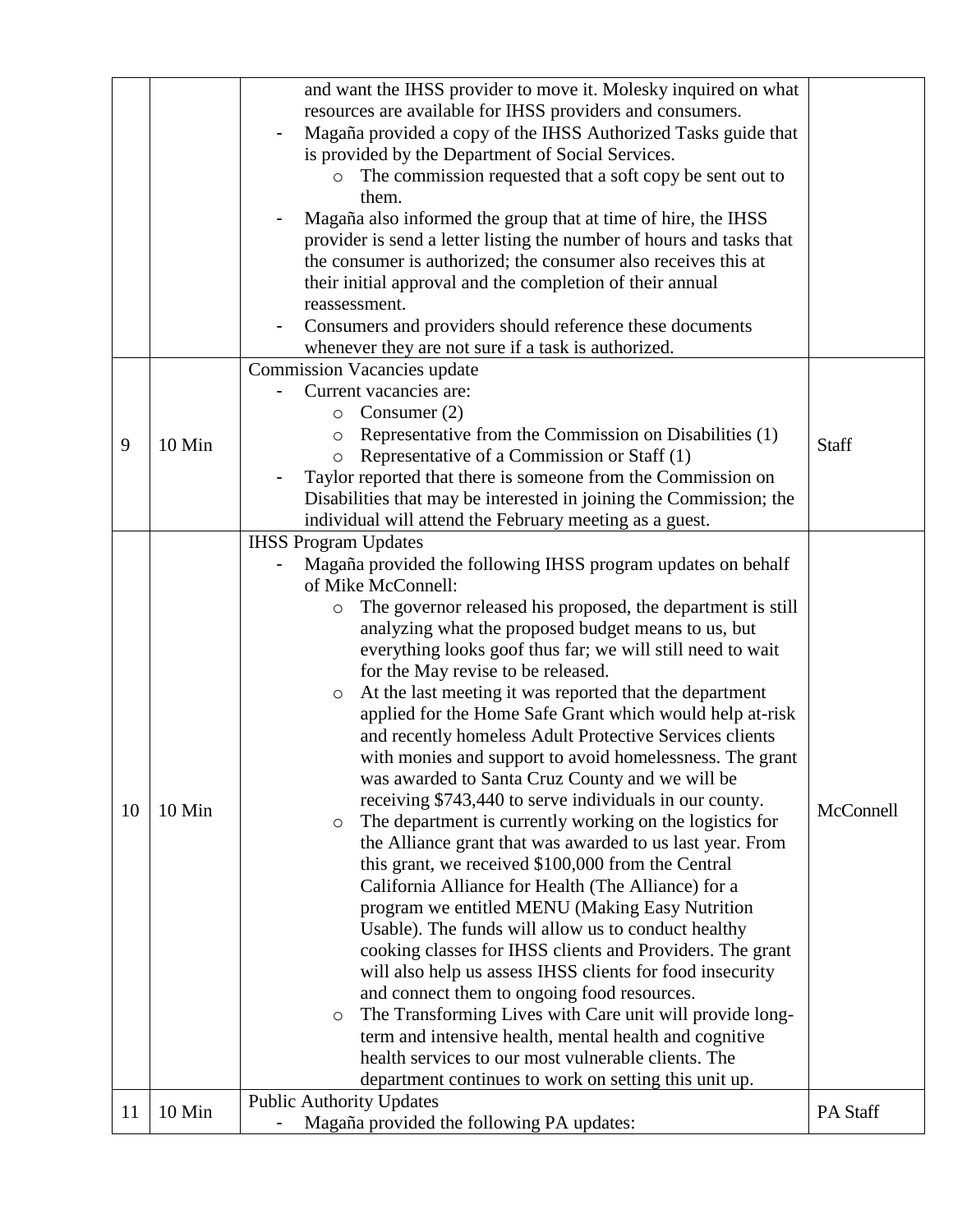|    |        | The PA has started offering weekly Live Scan services in<br>$\circ$                    |  |
|----|--------|----------------------------------------------------------------------------------------|--|
|    |        | Santa Cruz                                                                             |  |
|    |        | An additional Office Assistant has been hired to assist<br>$\circ$                     |  |
|    |        | with day-to-day PA operations.                                                         |  |
|    |        | In December, the PA held its first One-Stop enrollment<br>$\circ$                      |  |
|    |        | session at the Santa Cruz Public Library. This event was                               |  |
|    |        | held for a targeted group and resulted in 10 individuals                               |  |
|    |        | enrolling as IHSS providers and starting the process to                                |  |
|    |        | join the registry.                                                                     |  |
|    |        | The PA will be holding monthly One-Stop                                                |  |
|    |        | enrollment sessions that will be open to the public;                                   |  |
|    |        | the logistics are still being worked on, but there                                     |  |
|    |        | will be one session in Santa Cruz and one in                                           |  |
|    |        | Watsonville per month.                                                                 |  |
|    |        | The PA continues to work with Ryan Althaus to recruit<br>$\circ$                       |  |
|    |        | IHSS providers; Ryan is doing a lot of work with various                               |  |
|    |        | community agencies (faith-based groups, schools, non-                                  |  |
|    |        | profits).<br>Anderson inquired about Electronic Visit Verification (EVV);              |  |
|    |        | Magaña reported that EVV is a federal mandate and the state will                       |  |
|    |        | be required to implement EVV or face financial penalties. EVV                          |  |
|    |        | requires providers to record the number of hours worked via the                        |  |
|    |        | online portal or phone; consumers would then need to approve the                       |  |
|    |        | providers hours via the portal or phone; there has been talk that                      |  |
|    |        | the provider would also need to record the tasks that were                             |  |
|    |        | performed, but this may have been removed. Magaña                                      |  |
|    |        | recommended that Commission members review the emails                                  |  |
|    |        | received from CICA as they include a lot of information on EVV.                        |  |
|    |        | <b>Subcommittee Reports</b>                                                            |  |
|    |        | Seniors Commission (Sones) – not present                                               |  |
|    |        | Commission on Disabilities (Taylor)                                                    |  |
|    |        | The Commission on Disabilities met to discuss possible<br>$\circ$                      |  |
|    |        | topics of discussion for the joint commission meeting in<br>May                        |  |
| 12 |        | Legislative (Molesky)                                                                  |  |
|    |        | Molesky reported that he just received the governors<br>$\circ$                        |  |
|    |        | proposed budget and is in the process of reviewing the                                 |  |
|    |        | documents.                                                                             |  |
|    | 15 Min | Advocacy/Outreach (Molesky)                                                            |  |
|    |        | Trying to keep health care workers with low wages with                                 |  |
|    |        | health coverage.                                                                       |  |
|    |        | <b>Website Review (Taylor)</b>                                                         |  |
|    |        | Taylor inquired on the possibility of adding a link to the<br>$\circ$                  |  |
|    |        | CICA website to the Commission's webpage. Magaña will                                  |  |
|    |        | inquire and let the group know.                                                        |  |
|    |        | CICA Conference Calls (Molesky)                                                        |  |
|    |        | Molesky reminded the Commission to call in to the CICA<br>$\circ$<br>conference calls. |  |
|    |        |                                                                                        |  |
|    |        | Meeting adjourned at 2:14pm                                                            |  |

Next Meeting: Friday, February 22<sup>nd</sup>, 2019